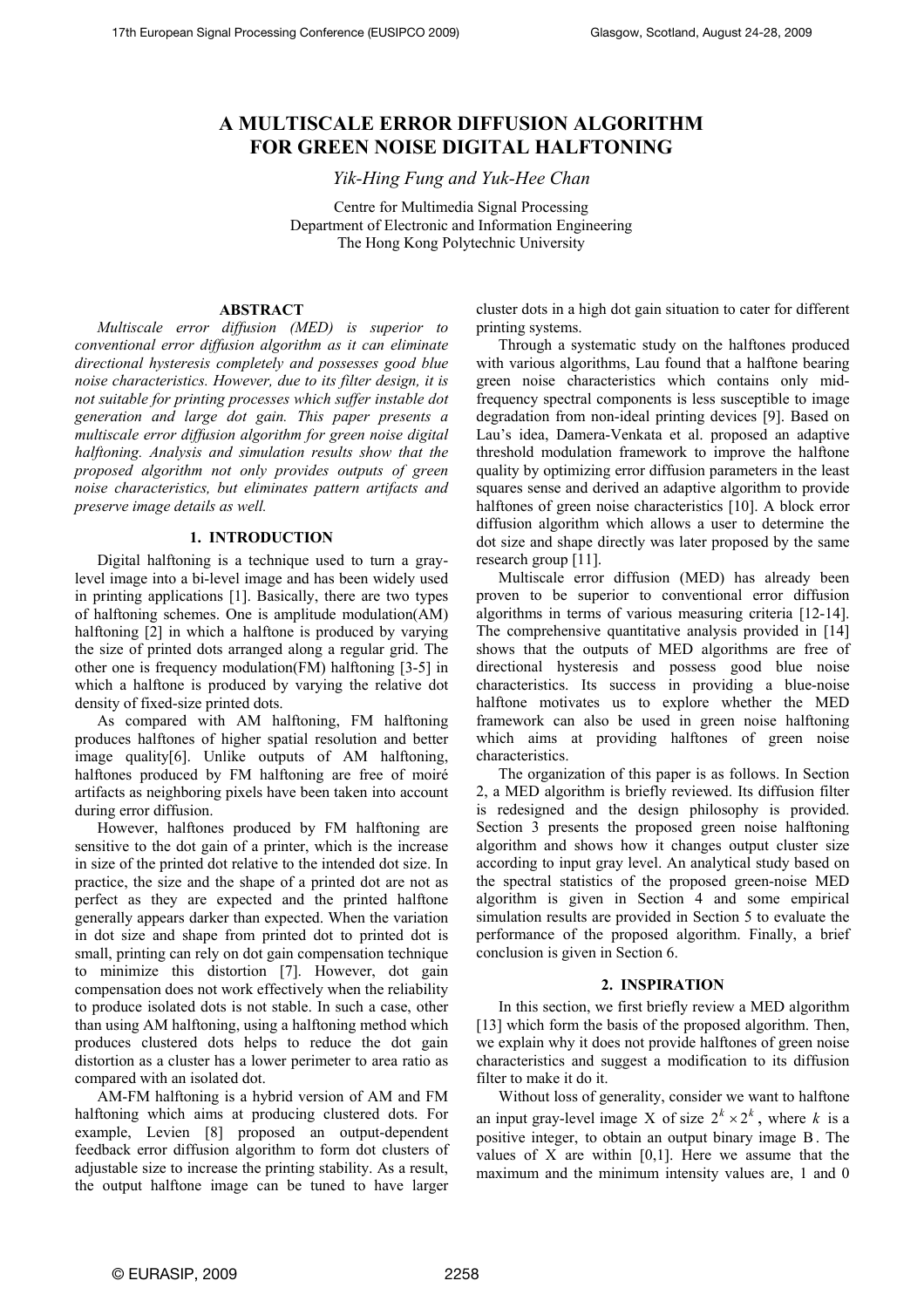respectively. Note that there is no limitation of the input image size when using MED algorithms. The mentioned size is for easier illustration only.

The feature-preserving MED algorithm (FMED) proposed in [13] is a two-step iterative algorithm. At the beginning, an error image E is initialized to be the graylevel input image X . Pixels of B are then picked iteratively to determine their intensity values until the termination criterion is satisfied. At each iteration, a pixel in B is selected via the "extreme error intensity guidance" based on the most updated E . Then a dot is introduced to the selected pixel in B by assigning a corresponding value (0 or 1) to  $b_{i,j}$ , and the error (=  $e_{i,j}$  -  $b_{i,j}$ ) is diffused to  $e_{i,j}$ 's neighbors to update the error image E. Here,  $e_{i,j}$  and  $b_{i,j}$ denote, respectively, the  $(i,j)$ <sup>th</sup> elements of E and B, and  $(i,j)$ denotes the coordinates of the selected pixel. The value of  $e_{i,j}$  is reset to 0 after the diffusion. These procedures are repeated until the sum of all elements of E is bounded in absolute value by 0.5.

The output of FMED bears good blue-noise characteristics [14], which is good to a stable printing situation. However, when the dot gain is high and dots cannot be consistently reproduced, clustered dots are preferred in the halftoning output to compensate for the dot-gain distortion.

As a matter of fact, conventional MED algorithms [12- 13] are prone to produce isolated dots as they all use small diffusion filters (3x3 in most cases). When  $b_{i,j}$  is located and quantized, the quantization error  $(e_{i,j} - b_{i,j})$  is diffused to  $e_{i,j}$ 's nearest neighboring pixels. This encourages the formation of isolated dots.

As an example, when one puts a black dot to pixel (*i,j*) by assigning  $b_{i,j}$  to 0, an error diffusion with a 3x3 diffusion filter increases the intensity values of pixels  $(i,j\pm 1)$ ,  $(i\pm 1, j\pm 1)$  and  $(i\pm 1, j)$  unless  $e_{i,j}$  is 0 already before the diffusion. This intensity increase increases the likeliness of assigning white dots to  $b_{i,j\pm 1}$ ,  $b_{i\pm 1,j}$  and  $b_{i\pm 1,j\pm 1}$  in the future. Accordingly, it is more likely that the black dot at (*i,j*) will be surrounded by white dots in the final halftoning output.

If it is desirable to form a cluster of dots for pixel (*i,j*), the error should not be diffused to the closest neighboring pixels with a 3x3 filter. Instead, it should be diffused to the pixels that are farther away from pixel (*i,j*). By doing so, the intensity values of the closest neighboring pixels are not affected by the diffusion and hence it does not directly affect the chance of assigning a particular type of dots to them after the diffusion. In contrast, the intensity values of the outer neighboring pixels to which the error is diffused are increased, which increases these pixels' chance of having white dots in the future. As the number of white dots to be assigned to the output is fixed and now the outer neighboring pixels are more likely to be white, the inner neighboring pixels are actually more likely to be black indeed. Consequently, it encourages the formation of a dot cluster centered at pixel (*i,j*).

Based on the aforementioned idea, one can redesign the diffusion filter for FMED to produce halftones with green noise characteristics. In our proposal, a set of filters  $\{H_k\}$ *k*>0} are defined as

$$
H_k(m,n) = \begin{cases} 0 & \text{if } (m,n) \in \Omega_{k-1} \\ (1/S) \cdot (1/(m^2 + n^2)) & \text{if } (m,n) \in \Omega_k \setminus \Omega_{k-1} \\ \text{for } k=1,2,... \end{cases}
$$
 (1)

where  $H_k(m, n)$  is the  $(m, n)$ <sup>th</sup> filter coefficient of filter  $H_k$ ,

$$
\Omega_k = \{(x, y) | 0 \le |x|, |y| \le k\}
$$
\n<sup>(2)</sup>

and  $S = \sum_{(m,n)\in\Omega_k \backslash \Omega_{k-1}} \left( 1/(m^2 + n^2) \right)$  $(m, n) \in \Omega_k \backslash \Omega_{k-1}$  $1/(m^2 + n^2)$  $(m, n) \in \Omega_k \backslash \Omega_k$  $S = \sum_{n=1}^{\infty} (1/(m^2 + n^2))$  is a normalization factor

which makes the sum of all filter coefficients be 1. As an example, when  $k=2$ , we have

 $H_2$  =

$$
\begin{bmatrix} w_{2,-2} & w_{2,-1} & \cdots & w_{2,2} \\ w_{1,-2} & w_{1,-1} & \cdots & \vdots \\ \vdots & \ddots & \vdots & \vdots \\ w_{-2,-2} & w_{-2,-1} & \cdots & w_{-2,2} \end{bmatrix} = \frac{10}{31} \begin{bmatrix} 1/8 & 1/5 & 1/4 & 1/5 & 1/8 \\ 1/5 & 0 & 0 & 0 & 1/5 \\ 1/5 & 0 & 0 & 0 & 1/5 \\ 1/8 & 1/5 & 1/4 & 1/5 & 1/8 \end{bmatrix}
$$
 (3)

 The determination of the filter coefficients is based on the idea that, in an isotropic diffusion process, the intensity at a particular point away from the source is inversely proportional to the square of the distance from the source.

Filter  $H_k$  is *k*–dependent. Its size is of  $(2k+1)\times(2k+1)$ pixels. The larger the *k* value is, the larger the filter size is and the larger the clusters can be produced in the halftone output for a fixed gray-level input. For reference purpose, the parameter *k* assoiciated with filter  $H_k$  is referred to as the order of filter  $H_k$  hereafter.

### **3. PROPOSED ALGORITHM**

The proposed algorithm is a two-step iterative algorithm. In each iteration, it selects a pixel to assign a dot in the  $1<sup>st</sup>$ step and then diffuse the error to update the error plane E in the  $2<sup>nd</sup>$  step. E is initialized to be X at the beginning. The  $1<sup>st</sup>$  step of the proposed algorithm is exactly the same as the 1<sup>st</sup> step of FMED except that parameters  $x_{off}$  and  $y_{\text{off}}$ , the random shifts added to the starting searching window, are bounded by  $[-2,0,2]$  instead of  $[-1,0,1]$ .

Assume that pixel  $(i,j)$  is selected and a white dot is assigned to it by making  $b_{i,j}$  =1 in the 1<sup>st</sup> step. In the 2<sup>nd</sup> step, in order to support green noise digital halftoning, the error between  $b_{i,j}$  and  $e_{i,j}$  is diffused with a filter selected from  ${H_k | k \geq k_{min}}$  or its adapted version, where  $k_{min} > 1$  is a predetermined integer value used to adjust the desirable cluster size for a particular input gray level.  $H_k$  is used as the default error diffusion filter for all pixels. Its adjusted versions or other  $H_k$  are used only when necessary.

For example, when the default diffusion filter is  $H_2$  (i.e.  $k_{min}=2$ ), the error image E is updated as

$$
e'_{x,y} = \begin{cases} 0 & \text{if } (x,y) = (i,j) \\ e_{x,y} - w_{x-i,y-j} m_{x,y} (1 - e_{i,j}) / s & \text{if } (x-i, y-j) \in \Omega_2 \setminus \Omega_1 \end{cases}
$$
(4)

where 
$$
m_{x,y} = \begin{cases} 0 & \text{if } b_{x,y} \text{ has been assigned a value} \\ 1 & \text{else} \end{cases}
$$
 and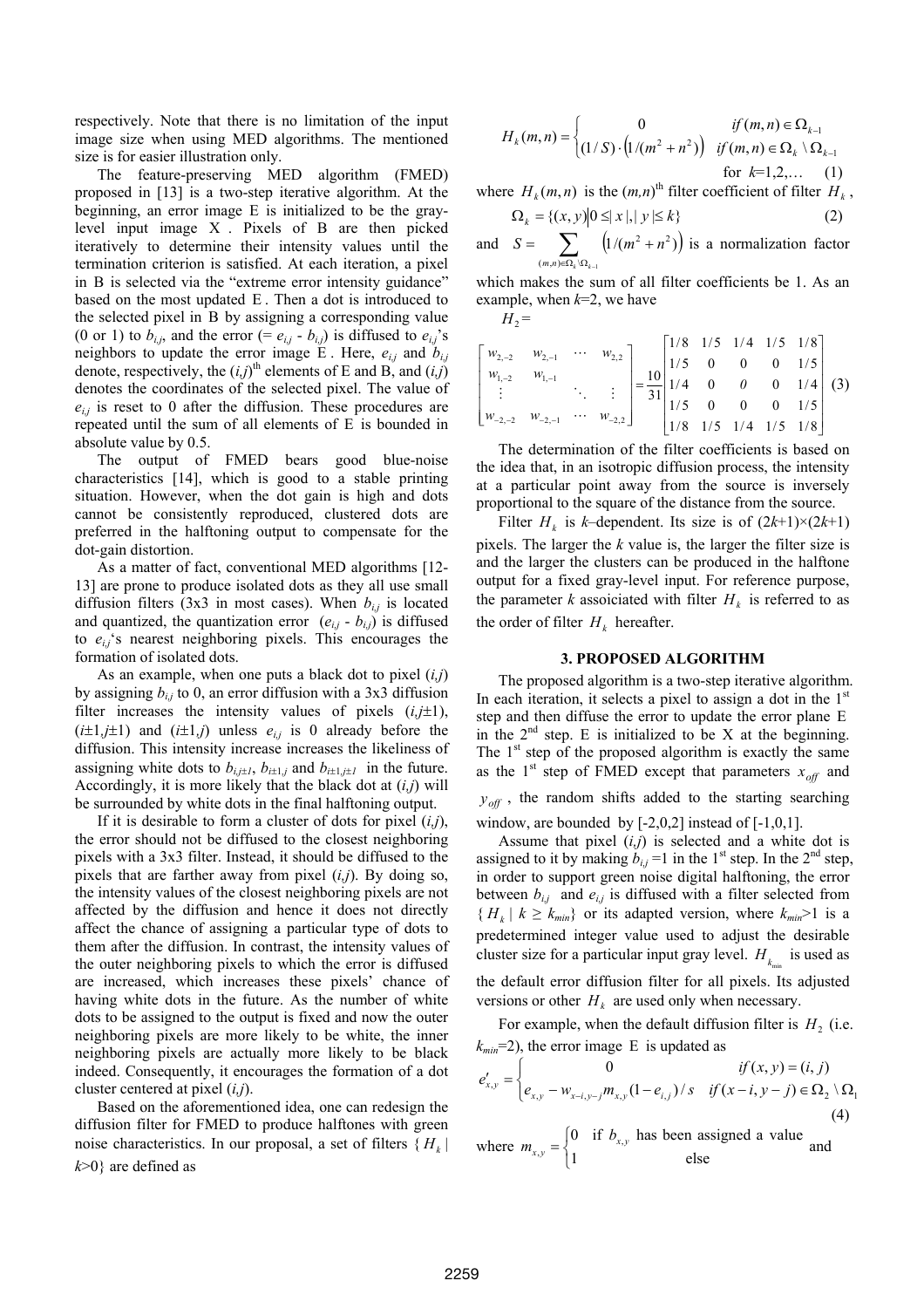$$
s = \sum_{(x-i,y-j)\in\Omega_2\backslash\Omega_1} w_{x-i,y-j} m_{x,y}
$$
 (5)

In the case when s=0, we gradually increase the value of *k* to pick a larger  $H_k$  to make s≠0 and keep the algorithm work.

In green noise halftoning, cluster size should adapt to input gray level. A simulation was performed to study how the proposed algorithm changes the cluster size according to different gray levels. In our study, for each particular gray level, a constant gray-level image of size 128x128 was generated and halftoned with the proposed algorithm to produce 10 halftones. The average cluster size  $M<sub>g</sub>$  in the resultant halftones was then measured.

The blue curve in Fig. 1 shows how the average cluster size  $M<sub>g</sub>$  changes according to the input gray level *g* when filter  $H_2$  is used as the default filter in the proposed algorithm. This curve can be approximated with a  $2<sup>nd</sup>$  order polynomial  $M_g = -6.1847 g^2 + 11.4813 g + 0.7920$  . The green curve shows the case when filter  $H_3$  is used as the default filter, which can be approximated by polynomial  $M<sub>g</sub> = -4.7590 g<sup>2</sup> + 29.4427 g + 0.1721$ .

Two observations can be obtained in Fig. 1. First, the higher the order of filter  $H_k$ , the larger the clusters can be produced in the halftone output for a fixed gray-level input. One can control the desirable cluster size by selecting an appropriate *kmin* to pick an appropriate default error diffusion filter. Theoretically, larger cluster of dots reduces more dot gain distortion but at the same time it reduces the effective spatial resolution of the output halftone. Second, for a fixed value of *k*, the cluster size varies with the input gray level.



Fig. 1 Connection between cluster size and input gray level

### **4. PERFORMANCE ANALYSIS**

This section provides an analysis on the performance of the proposed algorithm based on radically averaged power spectrum density (RAPSD) and anisotropy [6]. Both measures are developed to analyze the spectral characteristics of a halftone pattern.

RAPSD is defined as the average power in an annular ring band of the frequency spectrum of the halftone of a constant gray-level input. In formulation, we have

$$
P(f_p) = \frac{1}{N(R(f_p))} \sum_{f \in R(f_p)} \hat{P}(f)
$$
 (6)

where  $R(f_p)$  is an annular ring band of width  $\Delta_p$  and center radius  $f_p$  in the spectral domain,  $N(R(f_p))$  is the number of frequency samples in  $R(f_p)$ , and  $\hat{P}(f)$  is the magnitude square value of frequency *f*.

Anisotropy is defined as

$$
A(f_p) = \frac{1}{N(R(f_p)) - 1} \sum_{f \in R(f_p)} \frac{(\hat{P}(f) - P(f_p))^2}{P^2(f_p)} \tag{7}
$$

It provides the variance of frequency samples of  $\hat{P}(f)$  in  $R(f_p)$  and is used to measure the extent of directional artifact.

In our analysis, various green noise error diffusion algorithms were applied to a set of constant gray-level images of size 256x256 each and the dot distribution in their outputs was studied in terms of  $P(f_p)$  and  $A(f_p)$ . Levien's [8], Damera-Venkdata's [10], Damera-Venkdata's [11] and the proposed algorithm were included in the comparison. In the realization of [8] and [10], serpentine scanning is used and the hysteresis constant H is set to 1.0. The hysteresis filter and the error filter used in [8] are, respectively, fixed to be [0, 0.6, 0; 0.4, 0, 0] and [0, 0.5, 0; 0.5, 0, 0]. These two filters are adaptive in [10] and they are, respectively, initialized to be  $[0, 0.6, 0; 0.4, 0, 0]$  and  $[0, 0.5, 0]$ 0; 0.5, 0, 0] as well. The dot shape used in simulating  $[11]$ is a  $2\times 2$  cluster (=[1, 1; 1, 1]). Their settings are selected to make all of them produce clusters of comparable size at the output when gray-level input g=0.5 is provided.

Fig. 2 shows the performance of various algorithms in terms of anisotropy. As mentioned in [6], when  $A(f_p) > 0$ dB happens, directional components are considered to be strong or noticeable to human eyes. To provide a reference to study the performance of the algorithms, a surface defined as  $A(f_p) = 0$ dB is added in each of the plots. The plots show that the proposed algorithm is better than the other algorithms. Its anisotropy values are well below 0dB.

 Green noise halftoning is characterized by a distribution of clusters which are formed by a group of pixels as homogeneously as possible [9]. It is visually pleasant as it does not clash with the structure of an image. Clusters distributed in this way create an aperiodic and isotropic pattern. In other words, for a constant gray-level input, an ideal green noise generator should produce a halftone which has no low- and high-frequency spectral components and a spectral peak at the input-dependent green noise principle frequency [9].

Fig 3 shows the performance of various algorithms in terms of RAPSD. To have a clear picture on the performance of the algorithms, a white surface which marks the green noise principle frequency  $f<sub>s</sub>$  for a particular gray level is added in each of the plots as a reference for comparison. We can see that all the tested algorithms have green noise characteristics.

#### **5. SIMULATION RESULTS**

Simulation was carried out to evaluate the performance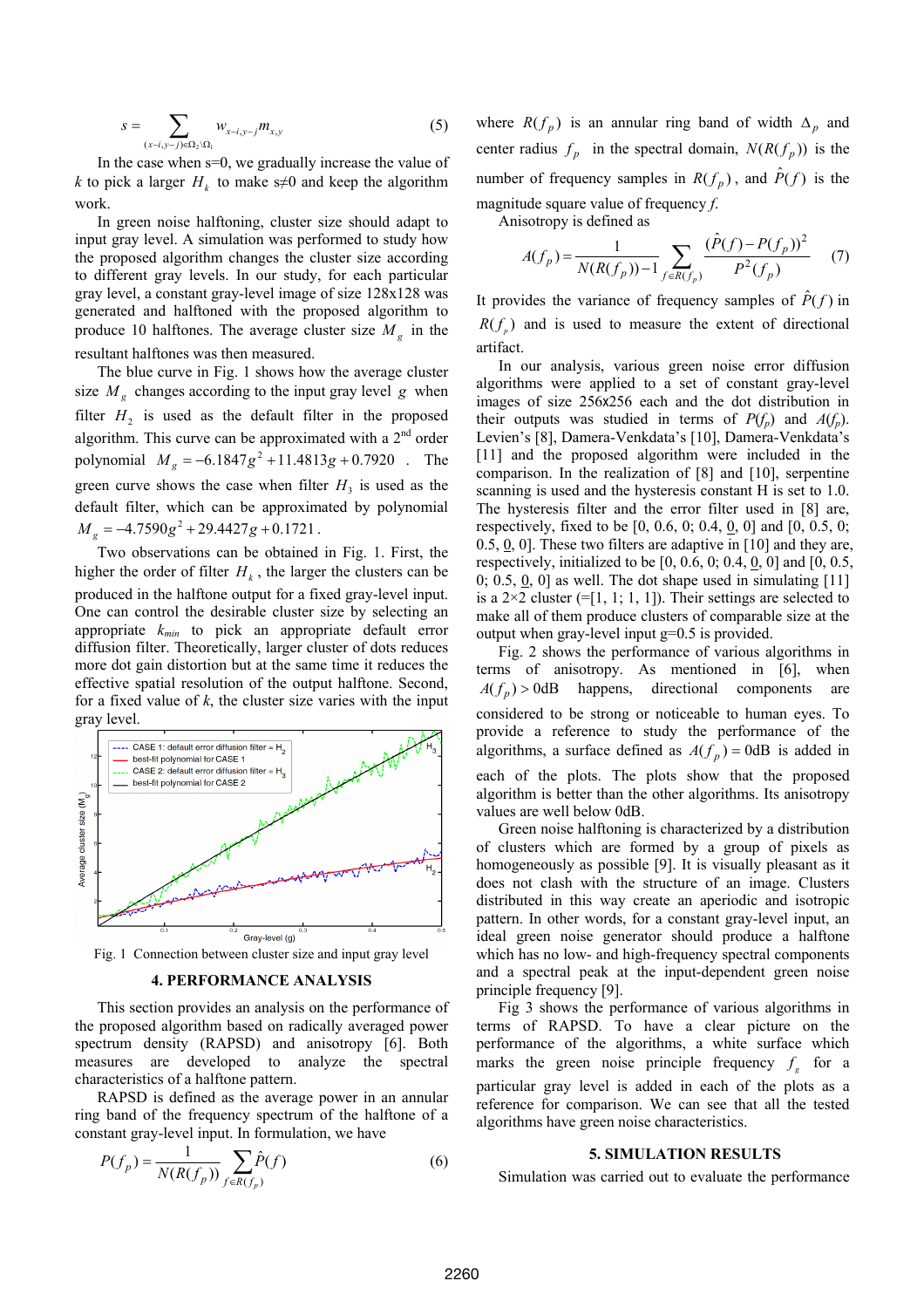of the proposed algorithm. In our simulation, a number of *de facto* standard 8-bit gray-level images including *Mandrill, Barbara, Boat, House, Lena, Man and Peppers* were used. Each of them is of size 256× 256 . Green noise halftoning algorithms [8], [10] and [11] were also included in our simulation for comparison. The same set of realization parameters mentioned in Section 4 were used in their realization.

*MSE<sub>v</sub>* is one of the halftone visibility metrics [16] used to measure the distortion observed by a human viewer between an original gray-level image X and its binary halftone B. In particular, it is defined as

$$
MSE_v = \frac{1}{N \times N} \left\| hvs(X, vd, dpi) - hvs(B, vd, dpi) \right\|^2 \tag{7}
$$

where *hvs* is the HVS filter function defined in [15], *vd* is the viewing distance in inches and *dpi* is the printer resolution. In our simulations, the viewing distance is fixed at 50 inches and printer resolution of 600 dpi is considered.

Universal Objective Image Quality Index (UQI) [16] is another measure used in our study. In the measurement of UQI, the larger the value, the better the performance. The value of UQI is bounded by -1 and 1.

Tables 1a and 1b show the performance of various green noise halftoning algorithms in terms of  $MSE$ <sub>v</sub> and UQI respectively. One can see that the proposed algorithm performs better. For subjective evaluation, Fig. 4 shows the halftone results of various algorithms for *Barbara* of size 512x512. The proposed algorithm preserves the details of the stripe patterns better than the others.

|     | Image    | -81     | [10]    | '111    | ours    |
|-----|----------|---------|---------|---------|---------|
| (a) | Mandrill | 26.9585 | 27.8279 | 24.2370 | 21.1674 |
|     | Barbara  | 42.8652 | 43.8482 | 29.2730 | 22.5430 |
|     | Boat     | 26.9577 | 27.6888 | 30.3380 | 20.5762 |
|     | House    | 34.1923 | 34.7439 | 28.7891 | 18.9034 |
|     | Lena     | 41.9335 | 43.5121 | 27.7417 | 20.6478 |
|     | Man      | 33.7160 | 34.6094 | 27.4531 | 19.9675 |
|     | Peppers  | 45.9688 | 46.5153 | 30.9943 | 20.9107 |
|     | Average  | 36.0846 | 36.9637 | 28.4037 | 20.6737 |
| (b) | Mandrill | 0.0306  | 0.0300  | 0.0927  | 0.1749  |
|     | Barbara  | 0.0598  | 0.0599  | 0.0960  | 0.1440  |
|     | Boat     | 0.0559  | 0.0556  | 0.0962  | 0.1375  |
|     | House    | 0.0352  | 0.0366  | 0.0573  | 0.1136  |
|     | Lena     | 0.0496  | 0.0506  | 0.0756  | 0.1083  |
|     | Man      | 0.0516  | 0.0532  | 0.0809  | 0.1290  |
|     | Peppers  | 0.0771  | 0.0773  | 0.0955  | 0.1186  |
|     | Average  | 0.0514  | 0.0519  | 0.0849  | 0.1323  |

Table 1. The measurements of (a) MSEv and (b) UQI

## **6. CONCLUSIONS**

 In this paper, a multiscale error diffusion (MED) algorithm for green noise digital halftoning is proposed. Its performance is studied empirically. Study results show that the proposed algorithm can provide good green noise characteristics and provide better halftoning performance as compared with other evaluated green noise error diffusion algorithms in terms of anisotropy,  $MSE_v$  and UQI.

As a final note, when the proposed algorithm  $H_1$  is used as the default diffusion filter (i.e.  $k_{min}=1$ ), it becomes FMED to provide halftones of blue noise characteristics. In

other words, the proposed algorithm is actually a generalized version of MED with FMED as its special case. Based on the practical printing condition, one can change parameter *kmin* to adjust the cluster size to compensate for the dot overlap distortion.

### **7. ACKNOWLEDGEMENT**

This work was supported by the RGC of Hong Kong Special Administrative Region (PolyU5123/08E) and The Hong Kong Polytechnic University (PolyU Grant 1-BB9T).



Fig 2. Performance in terms of anisotropy with (a) [8], (b) [10], (c) [11], (d) ours



Fig 3. Performance in terms of RAPSD with (a) [8], (b) [10], (c) [11], (d) ours

#### REFERENCES

- [1] R. A. Ulichney, Digital Halftoning. Cambridge, MA:MIT Press, 1987.
- [2] J. C. Stoffel and J. F. Moreland, "A survey of electronic techniques for pictorial reproduction," IEEE Trans. Communication. 29, 1898–1925, 1981.
- [3] R. W. Floyd and L. Steinberg, "An adaptive algorithm for spatial greyscale," Proc. S.I.D. 17(2), 75–77, 1976.
- [4] R. A. Ulichney, "Dithering with blue noise," Proc. IEEE, 76, pp.56–79, 1988.
- [5] B. Kolpatzik and C. A. Bouman, "Optimized error diffusion for image display," Journal of Electronic Imaging, 1(3), 277–292, 1992.